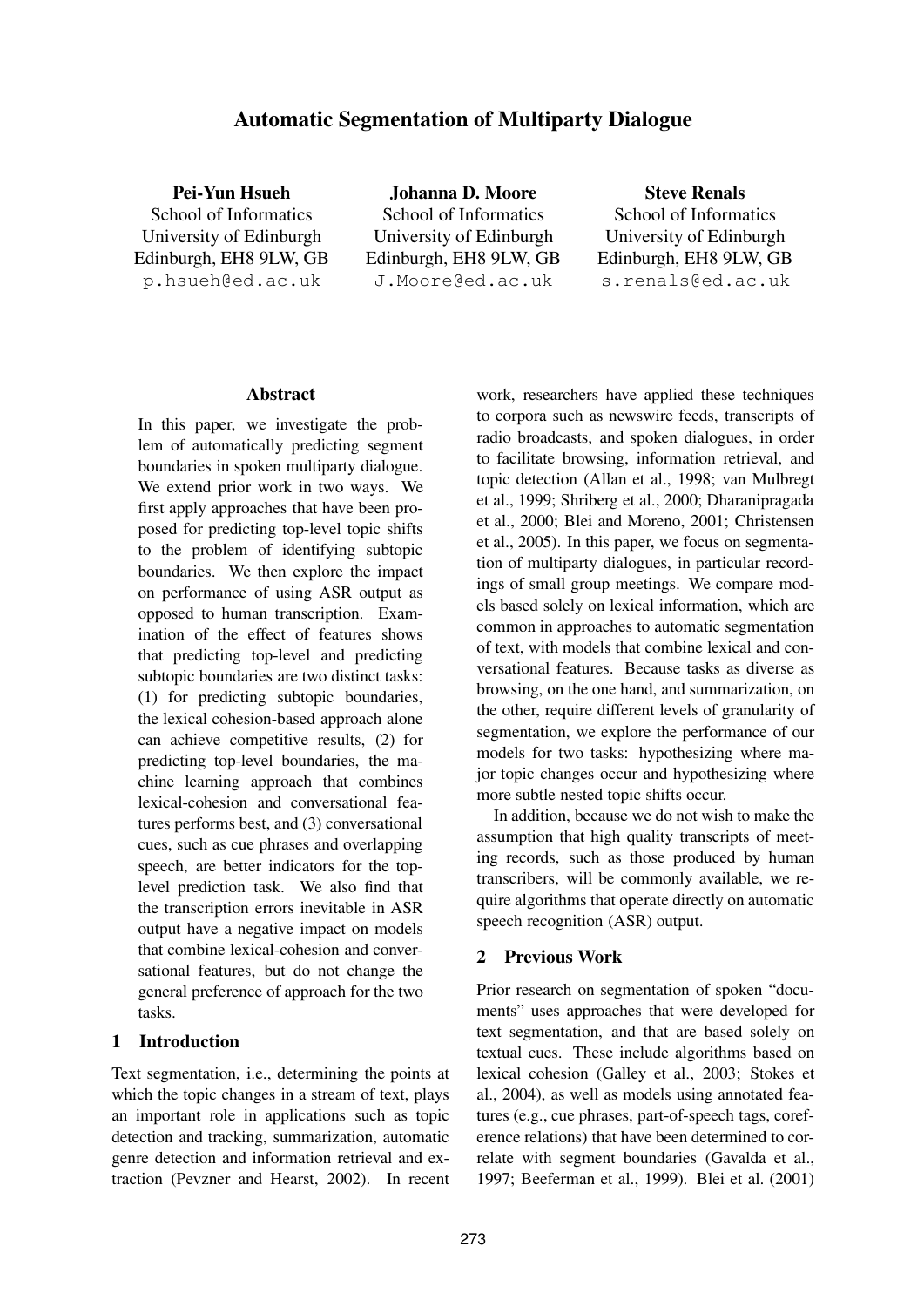and van Mulbregt et al. (1999) use topic language models and variants of the hidden Markov model (HMM) to identify topic segments. Recent systems achieve good results for predicting topic boundaries when trained and tested on human transcriptions. For example, Stokes et al. (2004) report an error rate (Pk) of 0.25 on segmenting broadcast news stories using unsupervised lexical cohesion-based approaches. However, topic segmentation of multiparty dialogue seems to be a considerably harder task. Galley et al. (2003) report an error rate (Pk) of 0.319 for the task of predicting major topic segments in meetings. $<sup>1</sup>$ </sup>

Although recordings of multiparty dialogue lack the distinct segmentation cues commonly found in text (e.g., headings, paragraph breaks, and other typographic cues) or news story segmentation (e.g., the distinction between anchor and interview segments), they contain conversationbased features that may be of use for automatic segmentation. These include silence, overlap rate, speaker activity change (Galley et al., 2003), and cross-speaker linking information, such as adjacency pairs (Zechner and Waibel, 2000). Many of these features can be expected to be complimentary. For segmenting spontaneous multiparty dialogue into major topic segments, Galley et al. (2003) have shown that a model integrating lexical and conversation-based features outperforms one based on solely lexical cohesion information.

However, the automatic segmentation models in prior work were developed for predicting toplevel topic segments. In addition, compared to read speech and two-party dialogue, multi-party dialogues typically exhibit a considerably higher word error rate (WER) (Morgan et al., 2003). We expect that incorrectly recognized words will impair the robustness of lexical cohesion-based approaches and extraction of conversation-based discourse cues and other features. Past research on broadcast news story segmentation using ASR transcription has shown performance degradation from 5% to 38% using different evaluation metrics (van Mulbregt et al., 1999; Shriberg et al., 2000; Blei and Moreno, 2001). However, no prior study has reported directly on the extent of this degradation on the performance of a more subtle topic segmentation task and in spontaneous multiparty dialogue. In this paper, we extend prior work by

investigating the effect of using ASR output on the models that have previously been proposed. In addition, we aim to find useful features and models for the subtopic prediction task.

## **3 Method**

## **3.1 Data**

In this study, we used the ICSI meeting corpus (LDC2004S02). Seventy-five natural meetings of ICSI research groups were recorded using closetalking far field head-mounted microphones and four desktop PZM microphones. The corpus includes human transcriptions of all meetings. We added ASR transcriptions of all 75 meetings which were produced by Hain (2005), with an average WER of roughly 30%.

The ASR system used a vocabulary of 50,000 words, together with a trigram language model trained on a combination of in-domain meeting data, related texts found by web search, conversational telephone speech (CTS) transcripts and broadcast news transcripts (about  $10<sup>9</sup>$  words in total), resulting in a test-set perplexity of about 80. The acoustic models comprised a set of contextdependent hidden Markov models, using gaussian mixture model output distributions. These were initially trained on CTS acoustic training data, and were adapted to the ICSI meetings domain using maximum a posteriori (MAP) adaptation. Further adaptation to individual speakers was achieved using vocal tract length normalization and maximum likelihood linear regression. A four-fold crossvalidation technique was employed: four recognizers were trained, with each employing 75% of the ICSI meetings as acoustic and language model training data, and then used to recognize the remaining 25% of the meetings.

## **3.2 Fine-grained and coarse-grained topics**

We characterize a dialogue as a sequence of topical segments that may be further divided into subtopic segments. For example, the 60 minute meeting Bed003, whose theme is the planning of a research project on automatic speech recognition can be described by 4 major topics, from "opening" to "general discourse features for higher layers" to "how to proceed" to "closing". Depending on the complexity, each topic can be further divided into a number of subtopics. For example, "how to proceed" can be subdivided to 4 subtopic segments, "segmenting off regions of features",

<sup>&</sup>lt;sup>1</sup>For the definition of Pk and Wd, please refer to section 3.4.1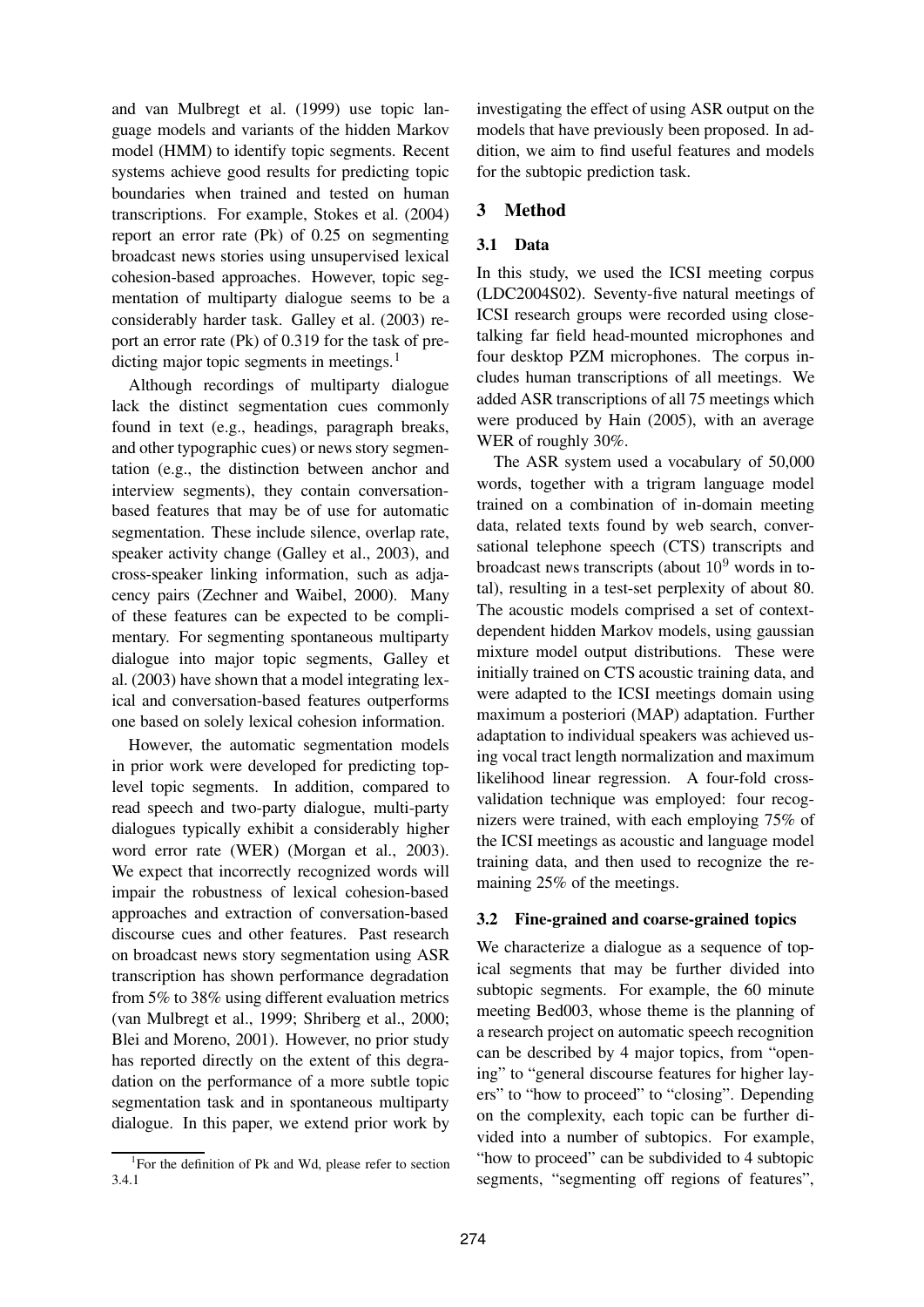"ad-hoc probabilities", "data collection" and "experimental setup".

Three human annotators at our site used a tailored tool to perform topic segmentation in which they could choose to decompose a topic into subtopics, with at most three levels in the resulting hierarchy. Topics are described to the annotators as what people in a meeting were talking about. Annotators were asked to provide a free text label for each topic segment; they were encouraged to use keywords drawn from the transcription in these labels, and we provided some standard labels for non-content topics, such as "opening" and "chitchat", to impose consistency. For our initial experiments with automatic segmentation at different levels of granularity, we flattened the subtopic structure and consider only two levels of segmentation–top-level topics and all subtopics.

To establish reliability of our annotation procedure, we calculated kappa statistics between the annotations of each pair of coders. Our analysis indicates human annotators achieve  $\kappa = 0.79$ agreement on top-level segment boundaries and  $\kappa = 0.73$  agreement on subtopic boundaries. The level of agreement confirms good replicability of the annotation procedure.

#### **3.3 Probabilistic models**

Our goal is to investigate the impact of ASR errors on the selection of features and the choice of models for segmenting topics at different levels of granularity. We compare two segmentation models: (1) an unsupervised lexical cohesion-based model (LM) using solely lexical cohesion information, and (2) feature-based combined models (CM) that are trained on a combination of lexical cohesion and conversational features.

## **3.3.1 Lexical cohesion-based model**

In this study, we use Galley et al.'s (2003) LCSeg algorithm, a variant of TextTiling (Hearst, 1997). LCSeg hypothesizes that a major topic shift is likely to occur where strong term repetitions start and end. The algorithm works with two adjacent analysis windows, each of a fixed size which is empirically determined. For each utterance boundary, LCSeg calculates a lexical cohesion score by computing the cosine similarity at the transition between the two windows. Low similarity indicates low lexical cohesion, and a sharp change in lexical cohesion score indicates a high probability of an actual topic boundary. The principal difference between LCSeg and TextTiling is that LCSeg measures similarity in terms of lexical chains (i.e., term repetitions), whereas TextTiling computes similarity using word counts.

# **3.3.2 Integrating lexical and conversation-based features**

We also used machine learning approaches that integrate features into a combined model, casting topic segmentation as a binary classification task. Under this supervised learning scheme, a training set in which each potential topic boundary<sup>2</sup> is labelled as either positive (POS) or negative (NEG) is used to train a classifier to predict whether each unseen example in the test set belongs to the class POS or NEG. Our objective here is to determine whether the advantage of integrating lexical and conversational features also improves automatic topic segmentation at the finer granularity of subtopic levels, as well as when ASR transcriptions are used.

For this study, we trained decision trees (c4.5) to learn the best indicators of topic boundaries. We first used features extracted with the optimal window size reported to perform best in Galley et al. (2003) for segmenting meeting transcripts into major topical units. In particular, this study uses the following features: (1) lexical cohesion features: the raw lexical cohesion score and probability of topic shift indicated by the sharpness of change in lexical cohesion score, and (2) conversational features: the number of cue phrases in an analysis window of 5 seconds preceding and following the potential boundary, and other interactional features, including similarity of speaker activity (measured as a change in probability distribution of number of words spoken by each speaker) within 5 seconds preceding and following each potential boundary, the amount of overlapping speech within 30 seconds following each potential boundary, and the amount of silence between speaker turns within 30 seconds preceding each potential boundary.

## **3.4 Evaluation**

To compare to prior work, we perform a 25 fold leave-one-out cross validation on the set of 25 ICSI meetings that were used in Galley et

 $2$ In this study, the end of each speaker turn is a potential segment boundary. If there is a pause of more than 1 second within a single speaker turn, the turn is divided at the beginning of the pause creating a potential segment boundary.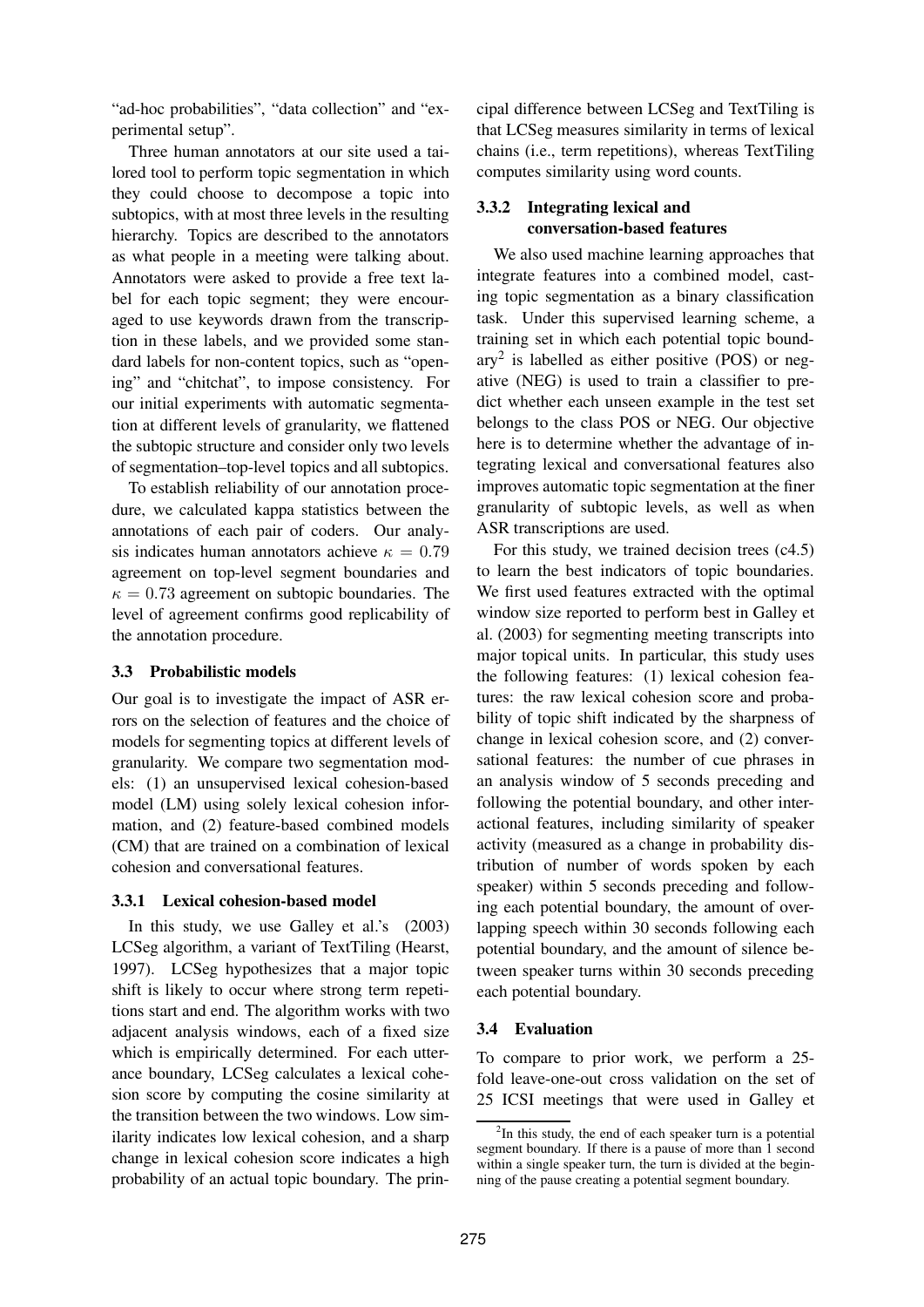al. (2003). We repeated the procedure to evaluate the accuracy using the lexical cohesion and combined models on both human and ASR transcriptions. In each evaluation, we trained the automatic segmentation models for two tasks: predicting subtopic boundaries (SUB) and predicting only top-level boundaries (TOP).

#### **3.4.1 Evaluation metrics**

In order to be able to compare our results directly with previous work, we first report our results using the standard error rate metrics of Pk and Wd. Pk (Beeferman et al., 1999) is the probability that two utterances drawn randomly from a document (in our case, a meeting transcript) are incorrectly identified as belonging to the same topic segment. WindowDiff (Wd) (Pevzner and Hearst, 2002) calculates the error rate by moving a sliding window across the meeting transcript counting the number of times the hypothesized and reference segment boundaries are different.

#### **3.4.2 Baseline**

To compute a baseline, we follow Kan (2003) and Hearst (1997) in using Monte Carlo simulated segments. For the corpus used as training data in the experiments, the probability of a potential topic boundary being an actual one is approximately 2.2% for all subtopic segments, and 0.69% for top-level topic segments. Therefore, the Monte Carlo simulation algorithm predicts that a speaker turn is a segment boundary with these probabilities for the two different segmentation tasks. We executed the algorithm 10,000 times on each meeting and averaged the scores to form the baseline for our experiments.

#### **3.4.3 Topline**

For the 24 meetings that were used in training, we have top-level topic boundaries annotated by coders at Columbia University (Col) and in our lab at Edinburgh (Edi). We take the majority opinion on each segment boundary from the Col annotators as reference segments. For the Edi annotations of top-level topic segments, where multiple annotations exist, we choose one randomly. The topline is then computed as the Pk score comparing the Col majority annotation to the Edi annotation.

## **4 Results**

## **4.1 Experiment 1: Predicting top-level and subtopic segment boundaries**

The meetings in the ICSI corpus last approximately 1 hour and have an average of 8-10 toplevel topic segments. In order to facilitate meeting browsing and question-answering, we believe it is useful to include subtopic boundaries in order to narrow in more accurately on the portion of the meeting that contains the information the user needs. Therefore, we performed experiments aimed at analysing how the LM and CM segmentation models behave in predicting segment boundaries at the two different levels of granularity.

All of the results are reported on the test set. Table 1 shows the performance of the lexical cohesion model (LM) and the combined model (CM) integrating the lexical cohesion and conversational features discussed in Section 3.3.2.<sup>3</sup> For the task of predicting top-level topic boundaries from human transcripts, CM outperforms LM. LM tends to over-predict on the top-level, resulting in a higher false alarm rate. However, for the task of predicting subtopic shifts, LM alone is considerably better than CM.

| <b>Error Rate</b> |            | Transcript |        | ASR     |        |
|-------------------|------------|------------|--------|---------|--------|
| Models            |            | Pk         | Wd     | $P_{k}$ | Wd     |
| LM                | <b>SUB</b> | 32.31%     | 38.18% | 32.91%  | 37.13% |
| (LCSeg)           | TOP        | 36.50%     | 46.57% | 38.02%  | 48.18% |
| <b>CM</b>         | <b>SUB</b> | 36.90%     | 38.68% | 38.19%  | n/a    |
| (C4.5)            | TOP        | 28.35%     | 29.52% | 28.38%  | n/a    |

Table 1: *Performance comparison of probabilistic segmentation models.*

In order to support browsing during the meeting or shortly thereafter, automatic topic segmentation will have to operate on the transcriptions produced by ASR. First note from Table 1 that the preference of models for segmentation at the two different levels of granularity is the same for ASR and human transcriptions. CM is better for predicting top-level boundaries and LM is better for predicting subtopic boundaries. This suggests that these

<sup>&</sup>lt;sup>3</sup>We do not report Wd scores for the combined model (CM) on ASR output because this model predicted 0 segment boundaries when operating on ASR output. In our experience, CM routinely underpredicted the number of segment boundaries, and due to the nature of the Wd metric, it should not be used when there are 0 hypothesized topic boundaries.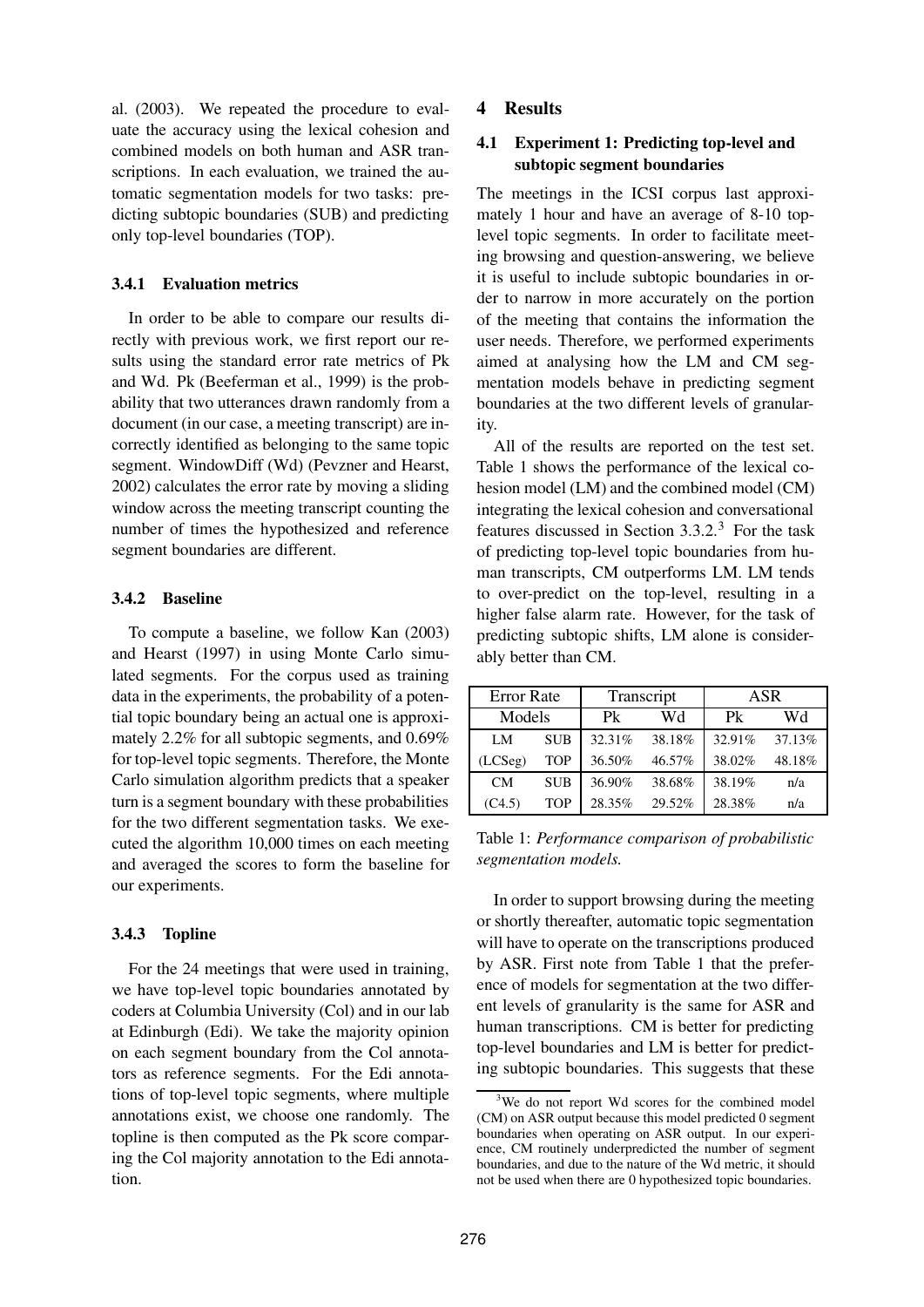are two distinct tasks, regardless of whether the system operates on human produced transcription or ASR output. Subtopics are better characterized by lexical cohesion, whereas top-level topic shifts are signalled by conversational features as well as lexical-cohesion based features.

## **4.1.1 Effect of feature combinations: predicting from human transcripts**

Next, we wish to determine which features in the combined model are most effective for predicting topic segments at the two levels of granularity. Table 2 gives the average Pk for all 25 meetings in the test set, using the features described in Section 3.3.2. We group the features into four classes: (1) lexical cohesion-based features (LF): including lexical cohesion value (LCV) and estimated posterior probability (LCP); (2) interaction features (IF): the amount of overlapping speech (OVR), the amount of silence between speaker segments (GAP), similarity of speaker activity (ACT); (3) cue phrase feature (CUE); and (4) all available features (ALL). For comparison we also report the baseline (see Section 3.4.2) generated by Monte Carlo algorithm (MC-B). All of the models using one or more features from these classes outperform the baseline model. A one-way ANOVA revealed this reliable effect on the top-level segmentation  $(F(7, 192) = 17.46, p < 0.01)$  as well as on the subtopic segmentation task  $(F(7, 192))$  =  $5.862, p < 0.01$ ).

| <b>TRANSCRIPT</b> | Error Rate(Pk) |            |  |
|-------------------|----------------|------------|--|
| Feature set       | SUB            | <b>TOP</b> |  |
| $MC-B$            | 46.61%         | 48.43%     |  |
| LF(LCV+LCP)       | 38.13%         | 29.92%     |  |
| IF(ACT+OVR+GAP)   | 38.87%         | 30.11%     |  |
| IF+CUE            | 38.87%         | 30.11%     |  |
| LF+ACT            | 38.70%         | 30.10%     |  |
| LF+OVR            | 38.56%         | 29.48%     |  |
| $LF+GAP$          | 38.50%         | 29.87%     |  |
| $LF+IF$           | 38.11%         | 29.61%     |  |
| LF+CUE            | 37.46%         | 29.18%     |  |
| ALL(LF+IF+CUE)    | 36.90%         | 28.35%     |  |

Table 2: *Effect of different feature combinations for predicting topic boundaries from human transcripts. MC-B is the randomly generated baseline.*

As shown in Table 2, the best performing model for predicting top-level segments is the one using all of the features (ALL). This is not surpris-

ing, because these were the features that Galley et al. (2003) found to be most effective for predicting top-level segment boundaries in their combined model. Looking at the results in more detail, we see that when we begin with LF features alone and add other features one by one, the only model (other than ALL) that achieves significant<sup>4</sup> improvement ( $p < 0.05$ ) over LF is LF+CUE, the model that combines lexical cohesion features with cue phrases.

When we look at the results for predicting subtopic boundaries, we again see that the best performing model is the one using all features (ALL). Models using lexical-cohesion features alone (LF) and lexical cohesion features with cue phrases (LF+CUE) both yield significantly better results than using interactional features (IF) alone  $(p < 0.01)$ , or using them with cue phrase features (IF+CUE) ( $p < 0.01$ ). Again, none of the interactional features used in combination with LF significantly improves performance. Indeed, adding speaker activity change (LF+ACT) degrades the performance ( $p < 0.05$ ).

Therefore, we conclude that for predicting both top-level and subtopic boundaries from human transcriptions, the most important features are the lexical cohesion based features (LF), followed by cue phrases (CUE), with interactional features contributing to improved performance only when used in combination with LF and CUE.

However, a closer look at the Pk scores in Table 2, adds further evidence to our hypothesis that predicting subtopics may be a different task from predicting top-level topics. Subtopic shifts occur more frequently, and often without clear conversational cues. This is suggested by the fact that absolute performance on subtopic prediction degrades when any of the interactional features are combined with the lexical cohesion features. In contrast, the interactional features slightly improve performance when predicting top-level segments. Moreover, the fact that the feature OVR has a positive impact on the model for predicting top-level topic boundaries, but does not improve the model for predicting subtopic boundaries reveals that having less overlapping speech is a more prominent phenomenon in major topic shifts than

<sup>&</sup>lt;sup>4</sup>Because we do not wish to make assumptions about the underlying distribution of error rates, and error rates are not measured on an interval level, we use a non-parametric sign test throughout these experiments to compute statistical significance.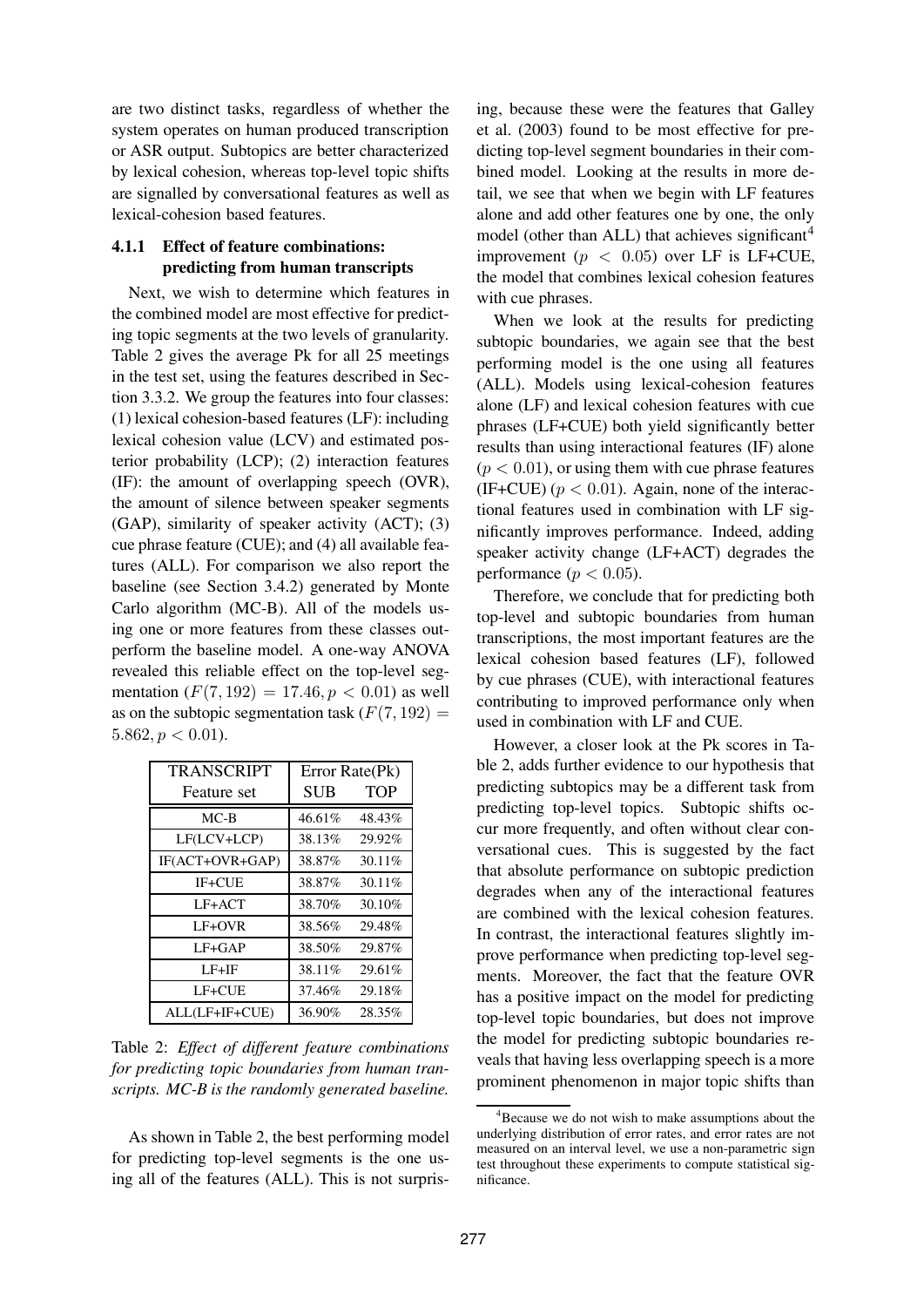in subtopic shifts.

### **4.1.2 Effect of feature combinations: predicting from ASR output**

Features extracted from ASR transcripts are distinct from those extracted from human transcripts in at least three ways: (1) incorrectly recognized words incur erroneous lexical cohesion features (LF), (2) incorrectly recognized words incur erroneous cue phrase features (CUE), and (3) the ASR system recognizes less overlapping speech (OVR).

In contrast to the finding that integrating conversational features with lexical cohesion features is useful for prediction from human transcripts, Table 3 shows that when operating on ASR output, neither adding interactional nor cue phrase features improves the performance of the model using only lexical cohesion features. In fact, the model using all features (ALL) is significantly worse than the model using only lexical cohesion based features (LF). This suggests that we must explore new features that can lessen the perplexity introduced by ASR outputs in order to train a better model.

| ASR             | Error Rate(Pk) |        |  |
|-----------------|----------------|--------|--|
| Feature set     | SUB            | TOP    |  |
| $MC-B$          | 43.41%         | 45.22% |  |
| LF(LCV+LCP)     | 36.83%         | 25.27% |  |
| IF(ACT+OVR+GAP) | 36.83%         | 25.27% |  |
| IF+CUE          | 36.83%         | 25.27% |  |
| $LF+GAP$        | 36.67%         | 24.62% |  |
| $LF+IF$         | 36.83%         | 28.24% |  |
| LF+CUE          | 37.42%         | 25.27% |  |
| ALL(LF+IF+CUE)  | 38.19%         | 28.38% |  |

Table 3: *Effect of different feature combinations for predicting topic boundaries from ASR output.*

## **4.2 Experiment 2: Statistically learned cue phrases**

In prior work, Galley et al. (2003) empirically identified cue phrases that are indicators of segment boundaries, and then eliminated all cues that had not previously been identified as cue phrases in the literature. Here, we conduct an experiment to explore how different ways of identifying cue phrases can help identify useful new features for the two boundary prediction tasks.

In each fold of the 25-fold leave-one-out cross validation, we use a modified<sup>5</sup> Chi-square test to calculate statistics for each word (unigram) and word pair (bi-gram) that occurred in the 24 training meetings. We then rank unigrams and bigrams according to their Chi-square scores, filtering out those with values under 6.64, the threshold for the Chi-square statistic at the 0.01 significance level. The unigrams and bigrams in this ranked list are the learned cue phrases. We then use the occurrence counts of cue phrases in an analysis window around each potential topic boundary in the test meeting as a feature.

Table 4 shows the performance of models that use statistically learned cue phrases in their feature sets compared with models using no cue phrase features and Galley's model, which only uses cue phrases that correspond to those identified in the literature (Col-cue). We see that for predicting subtopics, models using the cue word features (1gram) and the combination of cue words and bigrams (1+2gram) yield a 15% and 8.24% improvement over models using no cue features (NOCUE)  $(p < 0.01)$  respectively, while models using only cue phrases found in the literature (Col-cue) improve performance by just 3.18%. In contrast, for predicting top-level topics, the model using cue phrases from the literature (Col-cue) achieves a 4.2% improvement, and this is the only model that produces statistically significantly better results than the model using no cue phrases (NOCUE). The superior performance of models using statistically learned cue phrases as features for predicting subtopic boundaries suggests there may exist a different set of cue phrases that serve as segmentation cues for subtopic boundaries.

#### **5 Discussion**

As observed in the corpus of meetings, the lack of macro-level segment units (e.g., story breaks, paragraph breaks) makes the task of segmenting spontaneous multiparty dialogue, such as meetings, different from segmenting text or broadcast news. Compared to the task of segmenting expository texts reported in Hearst (1997) with a 39.1% chance of each paragraph end being a target topic boundary, the chance of each speaker turn being a top-level or sub-topic boundary in our ICSI corpus is just 2.2% and 0.69%. The imbalanced class distribution has a negative effect on the per-

<sup>&</sup>lt;sup>5</sup>In order to satisfy the mathematical assumptions under-

lying the test, we removed cases with an expected value that is under a threshold (in this study, we use  $\overline{1}$ ), and we apply Yate's correction, (|ObservedV alue − ExpectedV alue| −  $(0.5)^2$ /*ExpectedValue.*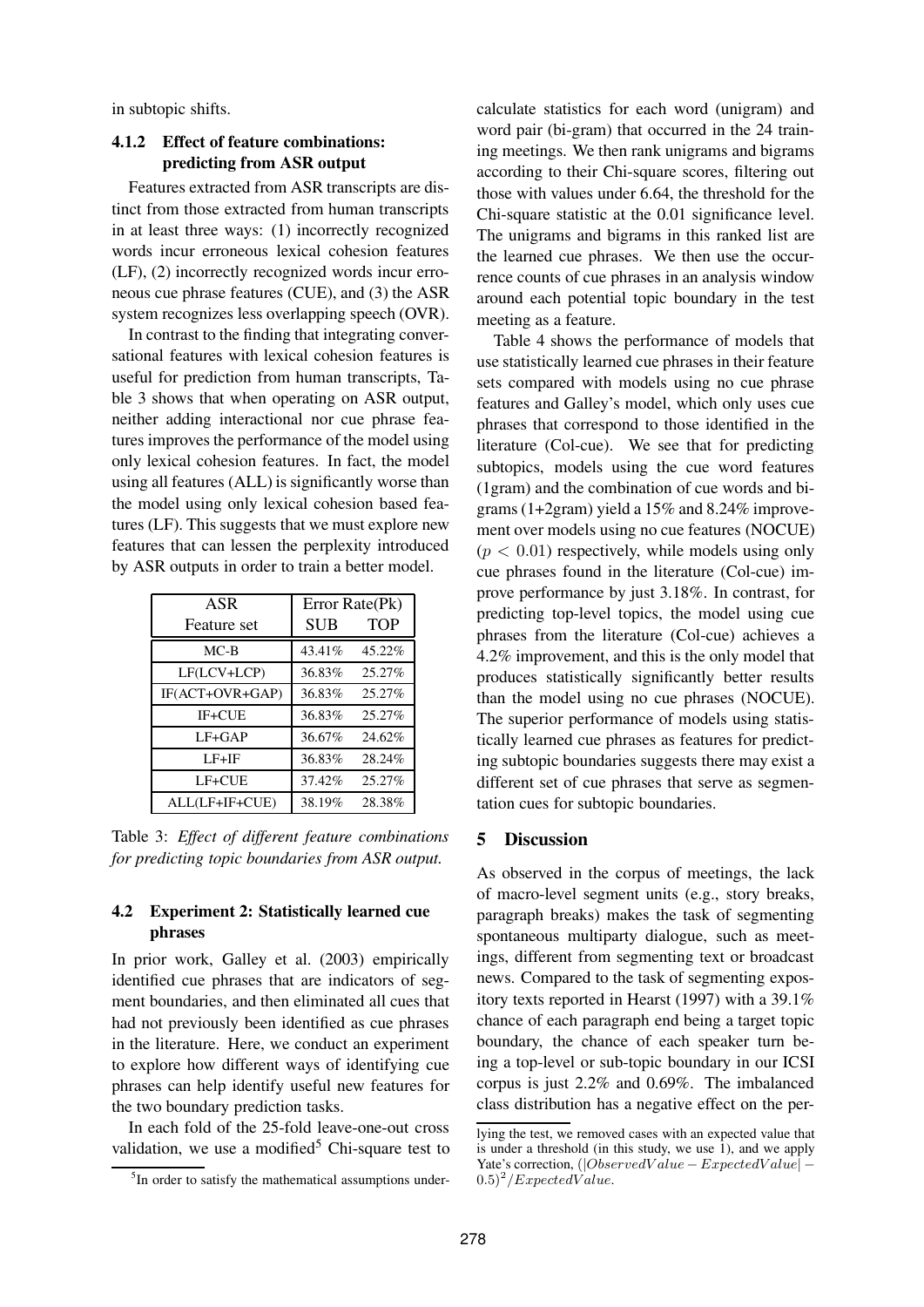|            |         |        |                    |            | NOCUE   Col-cue   1gram   2gram   1+2gram   MC-B   Topline |            |        |
|------------|---------|--------|--------------------|------------|------------------------------------------------------------|------------|--------|
| <b>SUB</b> | 38.11\% | 36.90% | $132.39\%$ 36.86\% |            | 34.97%                                                     | $146.61\%$ | n/a    |
| <b>TOP</b> | 29.61%  | 28.35% | $128.95\%$         | $129.20\%$ | 29.27%                                                     | 48.43%     | 13.48% |

Table 4: *Performance of models trained with cue phrases from the literature (Col-cue) and cue phrases learned from statistical tests, including cue words (1gram), cue word pairs (2gram), and cue phrases composed of both words and word pairs (1+2gram). NOCUE is the model using no cue phrase features. The Topline is the agreement of human annotators on top-level segments.*



Figure 1: *Performance of the combined model over the increase of the training set size.*

formance of machine learning approaches. In a pilot study, we investigated sampling techniques that rebalance the class distribution in the training set. We found that sampling techniques previously reported in Liu et al (2004) as useful for dealing with an imbalanced class distribution in the task of disfluency detection and sentence segmentation do not work for this particular data set. The implicit assumption of some classifiers (such as pruned decision trees) that the class distribution of the test set matches that of the training set, and that the costs of false positives and false negatives are equivalent, may account for the failure of these sampling techniques to yield improvements in performance, when measured using Pk and Wd.

Another approach that copes with the imbalanced class prediction problem but does not change the natural class distribution is to increase the size of the training set. We conducted an experiment in which we incrementally increased the training set size by randomly choosing ten meetings each time until all meetings were selected.

We executed the process three times and averaged the scores to obtain the results shown in Figure 1. However, increasing training set size adds to the perplexity in the training phase. We see that increasing the size of the training set only improves the accuracy of segment boundary prediction for predicting top-level topics on ASR output. The figure also indicates that training a model to predict top-level boundaries requires no more than fifteen meetings in the training set to reach a reasonable level of performance.

## **6 Conclusions**

Discovering major topic shifts and finding nested subtopics are essential for the success of speech document browsing and retrieval. Meeting records contain rich information, in both content and conversation behavioral form, that enable automatic topic segmentation at different levels of granularity. The current study demonstrates that the two tasks – predicting top-level and subtopic boundaries – are distinct in many ways: (1) for predicting subtopic boundaries, the lexical cohesionbased approach achieves results that are competitive with the machine learning approach that combines lexical and conversational features; (2) for predicting top-level boundaries, the machine learning approach performs the best; and (3) many conversational cues, such as overlapping speech and cue phrases discussed in the literature, are better indicators for top-level topic shifts than for subtopic shifts, but new features such as cue phrases can be learned statistically for the subtopic prediction task. Even in the presence of a relatively higher word error rate, using ASR output makes no difference to the preference of model for the two tasks. The conversational features also did not help improve the performance for predicting from ASR output.

In order to further identify useful features for automatic segmentation of meetings at different levels of granularity, we will explore the use of